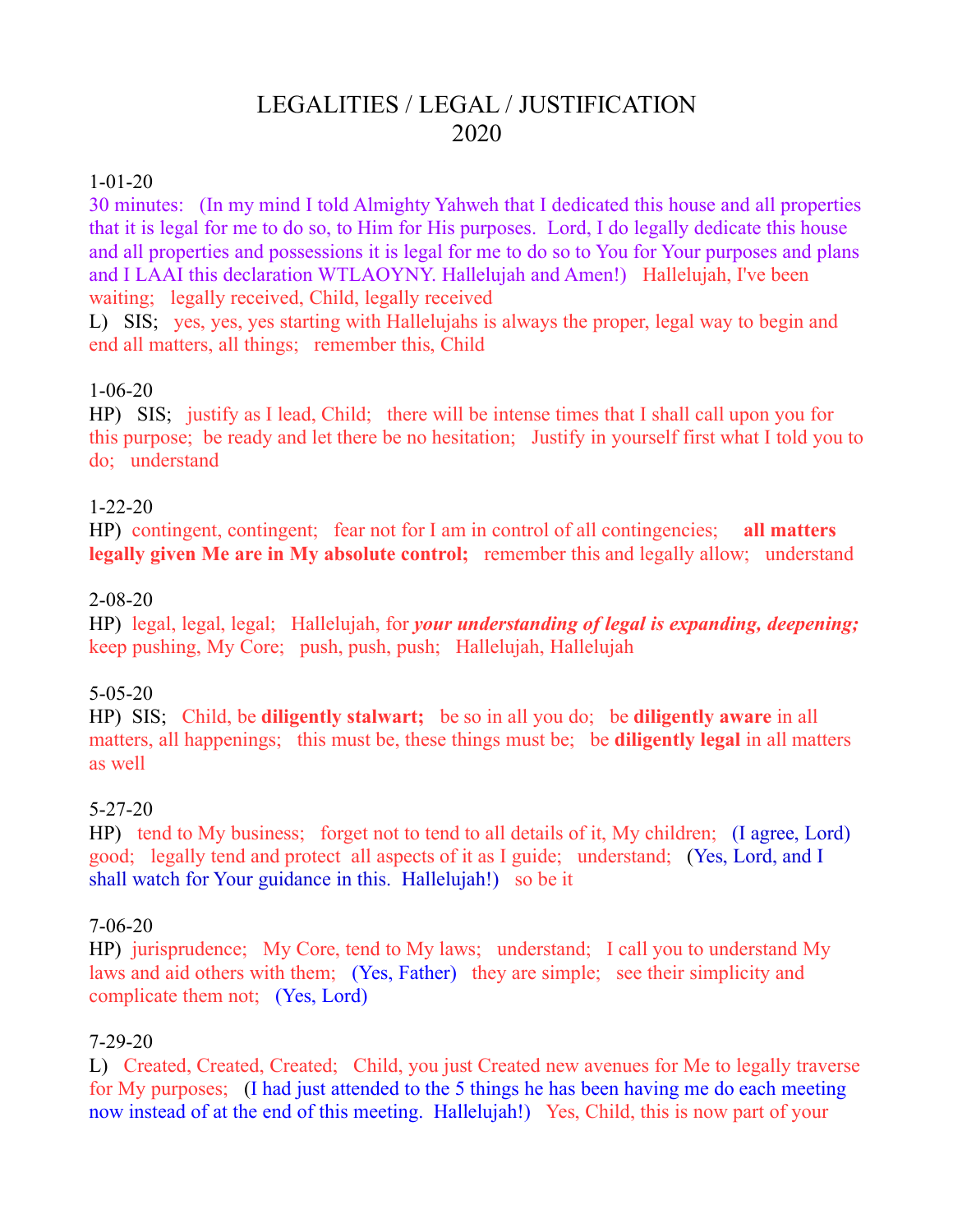protocol; see to it each meeting; (Yes, Father, I shall. Hallelujah!)

# 8-07-20

HP) Legal, Legal, Legal; keep thoughts of doing all you do legally in the forefront of your thinking, My Children; this you must do; the enemy awaits, awaits, awaits for you to overlook or forget even the smallest of detail; allow your vigilance to increase and expand; (Lord, I legally allow my vigilance for doing all things legally to increase and expand according to Your Will, Plans, and Timing. This I LAAI WTLAOYNY. Hallelujah!) Amen

### 8-08-20

HH) Permission received; thank you, Child; (I gave Almighty Yahweh the legal Permission to do all it was legal for me to allow Him to do and this I LAAI WTLAOYNY. Hallelujah!) good, good

# 9-16-20

HP) SIS; tonight, My Children, be aware of your agreements; be not hasty; understand; (Yes, Lord, I do.) be grounded firmly in Me and what I am doing; ultra, ultra aware; (Please guide us in doing so, Lord.) allow Me; (Lord, I legally allow you to guide me / us tonight in being ever so careful of all agreements of any sort. This I LAAI WTLAOYNY. Hallelujah!) Amen

# 10 -18-20

HP) SIS; My Children, condemn not but adjure; do so legally; do all that is right legally; understand; (Yes, Lord) high standards, I have set high standards for you, My Children; whine not, whine not; set your focuses on Me and My Standards; remember I ask not of what you cannot do; whine not and push forward, always forward

### 11-25-20

HP) SIS; legal, legal, legal; My Children, allow doing all things I ask of you legally to be in your thinking, constantly in your thinking; (Almighty Yahweh, I do legally allow doing all you ask of me to be legally in my thinking, constantly so. This I LAAI WTLAOYNY. Halleluyah!) so be it, Child

### 11-25-20

HP) SIS; legal, legal, legal; My Children, allow doing all things I ask of you legally to be in your thinking, constantly in your thinking; (Almighty Yahweh, I do legally allow doing all you ask of me to be legally in my thinking, constantly so. This I LAAI WTLAOYNY. Halleluyah!) so be it, Child